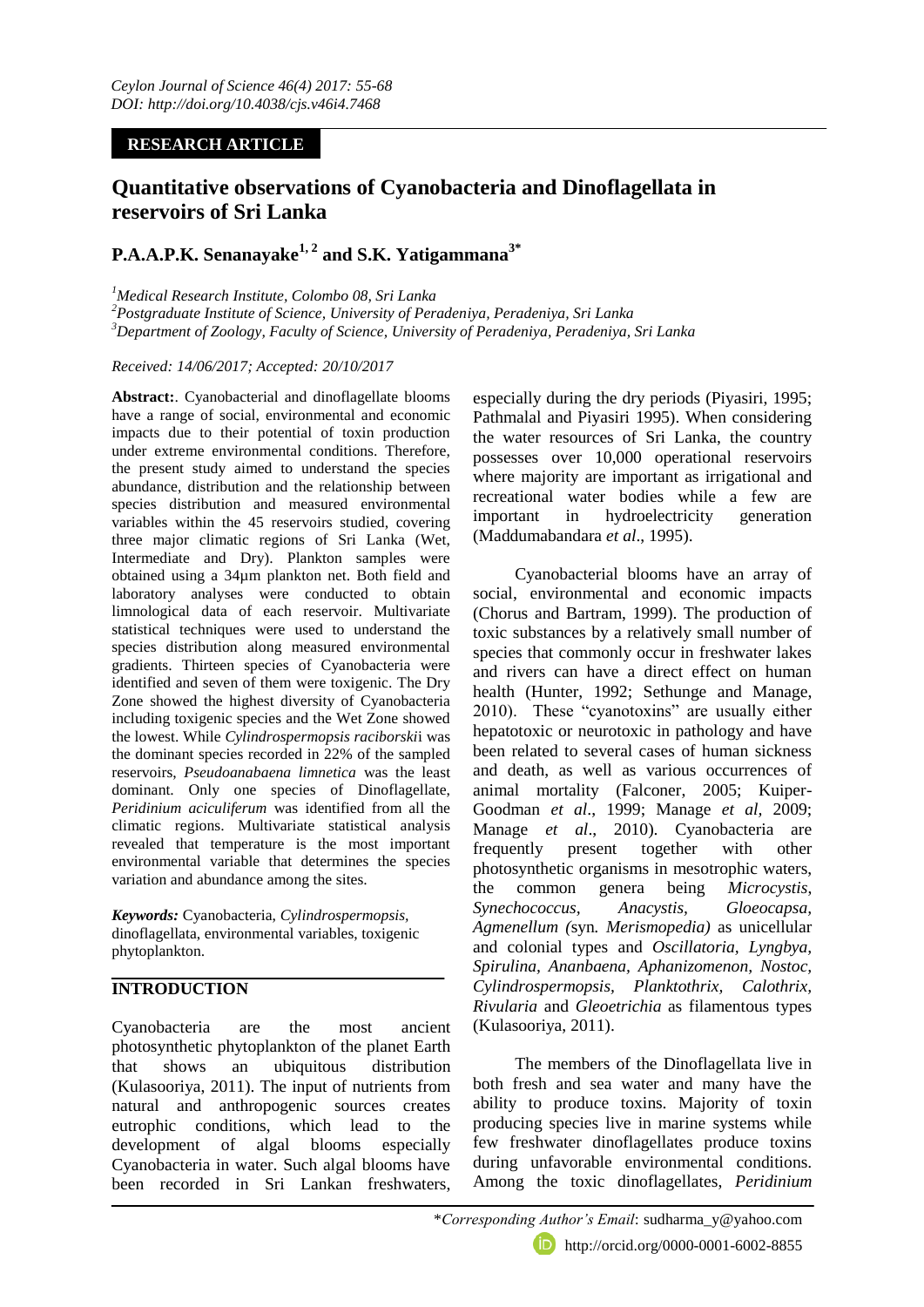*polonicum*, P. *willei*, P. *volzii* and P. *aciculiferum* have been identified as common freshwater species (Niese *et al*., 2007). Among them, *Peridinium aciculiferum,* known to produce a biological toxin, has already been recorded from Sri Lankan drinking water reservoirs (Yatigammana and Perera, 2017; Yatigammana *et al*., 2011; Sethunge & Pathmalal,2010; Idroos *et al*., 2017).

However freshwater harmful algal blooms are generally caused by pelagic Cyanobacteria (Carmichael 2001; 2008). It has been suggested that increasing temperature could benefit Cyanobacteria, both directly and indirectly via increased thermal stratification (Paerl and Huisman, 2008). Nevertheless, it is widely accepted that harmful algal blooms are multifaceted events, typically caused by the combination of multiple environmental factors occurring simultaneously (Heisler *et al*., 2008). The governance of Cyanobacteria in aquatic ecosystems is frequently linked with  $CO<sub>2</sub>$ availability (Shapiro, 1990; Caraco and Miller, 1998), high temperatures (Bouvy *et al*., 2000; Huszar *et al*., 2000; Figueredo and Giani, 2009; Soares *et al*., 2009a), high pH (Reynolds and Walsby, 1975; Briand *et al*., 2002) and high concentrations of nutrients (especially phosphorus) (Watson *et al*., 1997). Furthermore, some Cyanobacteria show decreased cell division rates in response to lower pH conditions (Shapiro and Wright, 1990; Whitton and Potts, 2000; Czerny *et al*., 2009). Though many eukaryotic phytoplankton cannot tolerate changes in salinity, a number of Cyanobacterial species have the euryhaline ability. Therefore changes in salinity may influence community composition as well as potential toxin concentrations and distribution (Laamanen *et al*., 2002; Orr *et al*., 2004; Tonk *et al*., 2007).

During recent times, there has been much concern in the processes influencing the growth of phytoplankton communities mainly in relation to physico-chemical factors (Akbay *et al*., 1999; Peerapornpisal *et al.*, 1999; Elliott *et al*., 2002). However, most of the studies on Sri Lankan reservoirs have been focused on the composition and diversity of planktonic algae (*e.g*. Abeywickrama, 1979; Rott 1983; Silva, 2013). In addition to a few studies carried out to

evaluate the seasonal variations of the limnological variables (e.g. Perera *et al*., 2012; Yatigammna *et al*., 2013; Yatigammana and Cumming, 2016) no studies have been conducted to understand the relationship of environmental conditions and phytoplankton especially, toxin producing species. Therefore, the factors affecting the distribution of phytoplankton including toxic algae is not completely understood in Sri Lankan waters. Since environmental variables which indicate the climatic changes do not occur independently of each other, but simultaneously (O"neil *et al*., 2012), it is important to consider how the interactions of those variables could affect spatial distribution of organisms to understand what environmental variables are the most important in explaining the variation of species. As Cyanobacteria and Dianoflagellata are also capable of predicting environmental changes, understanding of their distribution in reservoirs located in different climatic regions should help understand what environmental variables are important in describing species variation under different environmental conditions.

Hence, this study is focused on i) studying and comparing water quality parameters of selected reservoirs in three major climatic regions of Sri Lanka (Wet, Intermediate and Dry Zone); ii) assessing the relationship between species diversity, abundance and measured environmental variables within the study reservoirs; iii) identifying potential causes for environmental conditions which promote the growth of toxgenic species; iv) proposing suitable remedial measures.

## **MATERIALS AND METHODS**

## **Site selection**

Study sites were selected considering the age, climatic region, catchment characteristics, morphometry, biological composition and known algal outbreaks within the recent five years. Considering the reservoir density forty five (45) reservoirs from the three major climatic regions of Sri Lanka (Wet, Intermediate and Dry Zone) were selected including five (05) from Wet Zone, fourteen (14) from Intermediate Zone and twenty six (26) from the Dry Zone (Figure 1).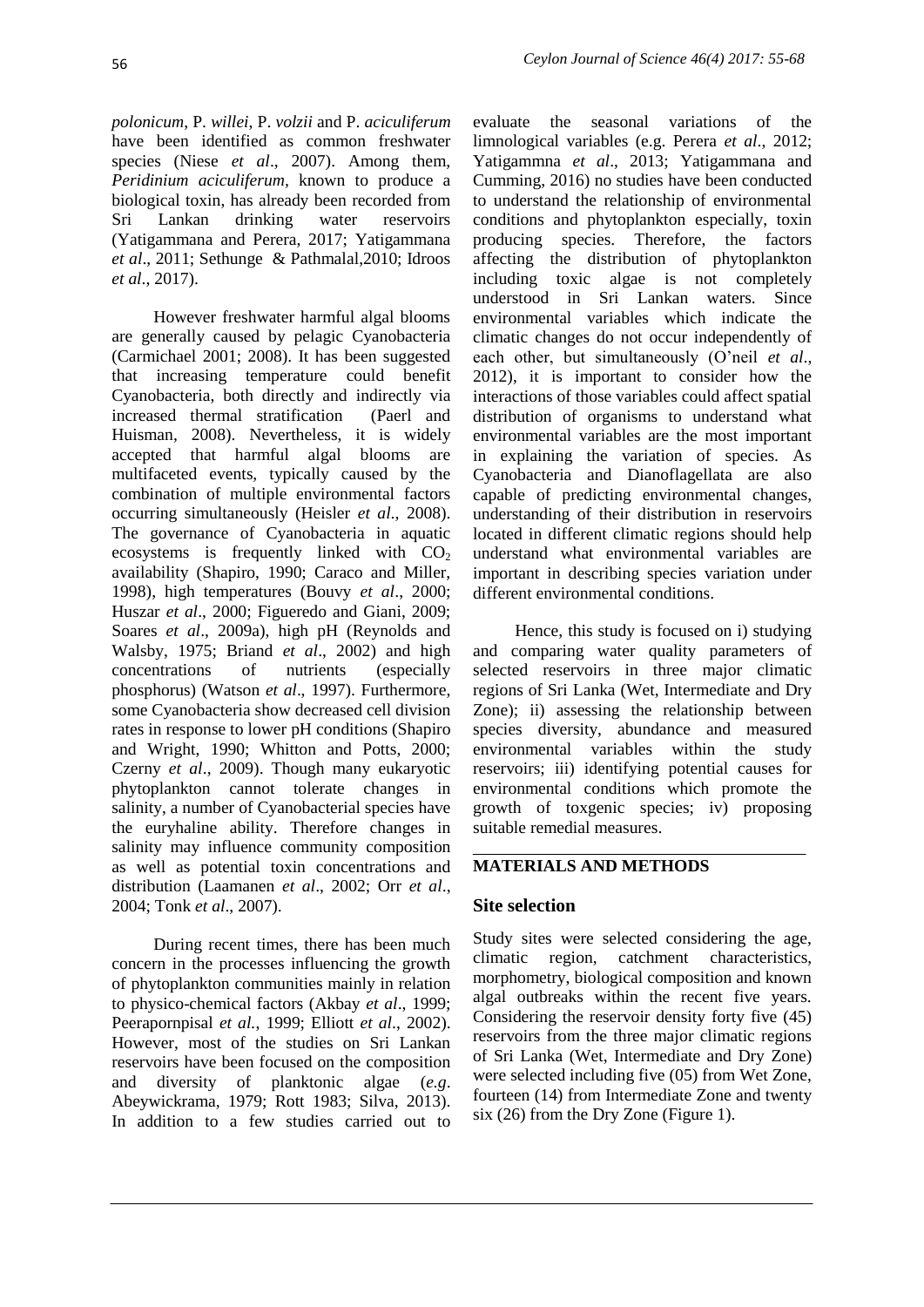

**Figure 1:** Locations of the 45 study reservoirs in Sri Lanka. The country is divided into three main climatic regions: the Dry Zone, the Intermediate Zone and Wet Zone.

#### **Sample collection**

Collection of water samples for the biological and limnological analysis was done from July, 2015 to March, 2016. For the chemical analysis samples were collected from 0.3m below the airwater interface close to the middle and at least from four other sites identified from each reservoir.

### **Collection of Biological data**

Following standard sampling procedures (Cavanagh *et al*. 1998, Biological sampling manual) phytoplankton samples were collected from at least 5 sites from each reservoir along the banks and near the center to attain the best representation. Plankton net with a pore size of 34 µm was used for the sampling. All the plankton samples were collected in acid washed clean plastic containers of 200ml capacity. Preservation of phytoplankton was done by adding 2-3 drops of Lugol"s iodine solution. All the samples were kept at  $\sim$ 4 $\degree$ C until the analysis.

Steps were taken to complete the biological analysis as early as possible with a maximum delay of 48 hrs. Samples were observed using a research microscope (Olympus CX 31) equipped with phase contrast optics. The species were identified to the lowest possible taxonomical level using standard identification guides (*e.g.* Bellinger and Sigee (2010), Abeywickrama (1979)). Relative abundance of each taxon was calculated using the following equation to understand the abundance of Cyanobacteria and Dinoflagellata in study sites.

Relative abundance **=**

```
Total number of individuals
Number of individuals of a particular species\times100
```
# **Collection of Environmental data**

Environmental data of reservoirs were collected using field instruments, laboratory analysis and government records. Total of 12 environmental variables were obtained from each reservoir.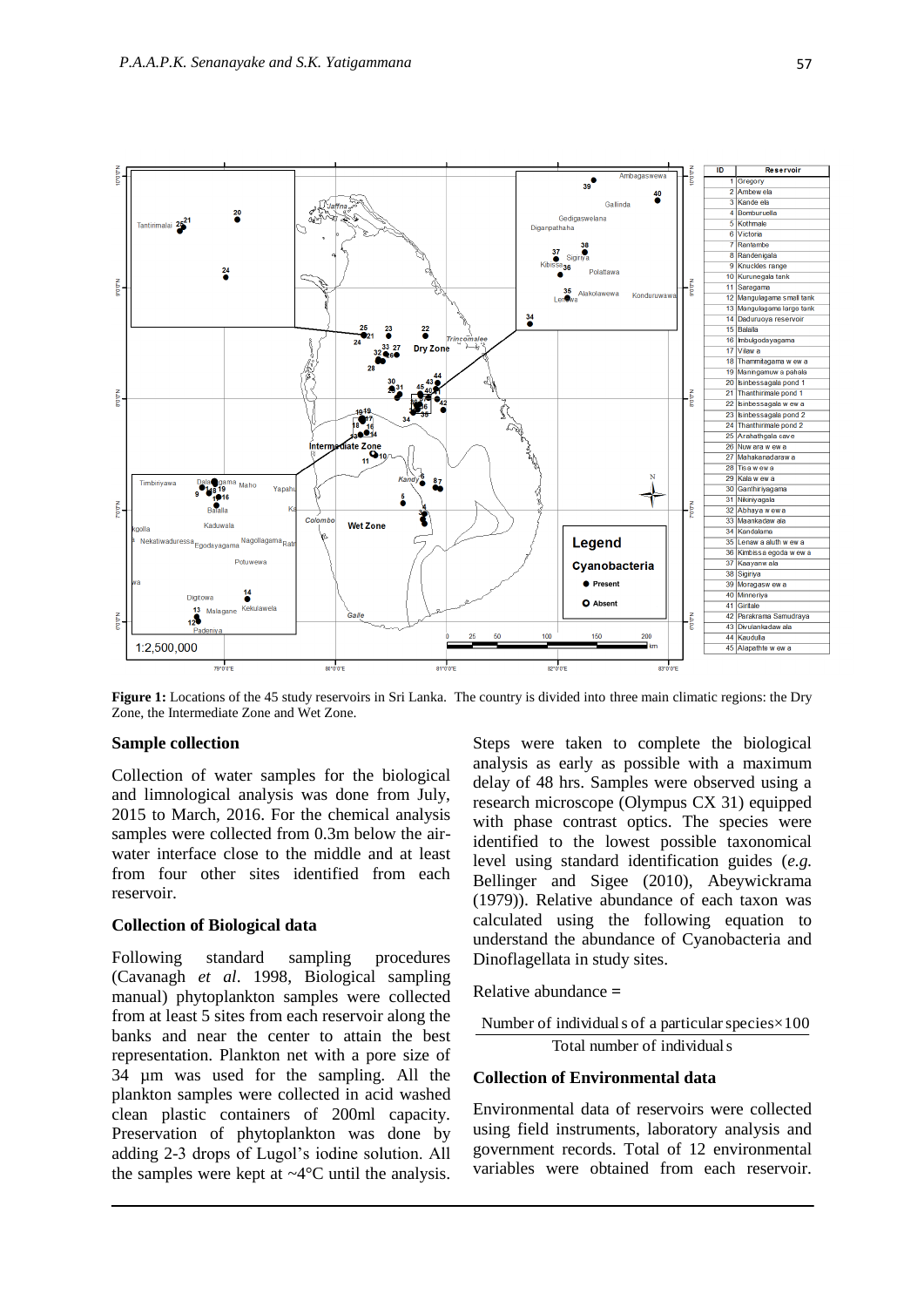Onsite measurements of conductivity, salinity and total dissolved solids (TDS) were done using standard meters calibrated at each site, at 0.3m below the air water interface from the same sampling sites where samples were taken for biological analysis. Portable conductivity meter (HACH SenSION EC 5) was used to measure conductivity, TDS and salinity. Field measurement of pH and temperature was done using portable water proof pH meter (HANNA, HI 9124, HI 9125). Water transparency was measured using a Secchi disc of 19.5 cm diameter.

For the laboratory analysis, sample collection, preservation and analysis were done according to American Public Health Association (APHA) standard methods for examination of water and waste water. Laboratory analysis was done for alkalinity, nitrate -N and total phosphorus (TP). Alkalinity was analyzed by titration with sulfuric acid (0.02M) using methyl orange as an indicator. Nitrate-N was analyzed at the Department of Geology, University of Peradeniya, using HACH DR 4200 visible spectrophotometer with Hatch Nitra ver 3. For total phosphorus analysis, conc. Sulphuric acid: Nitric acid (1:5) digestion followed by Ascorbic acid method was used. UV spectrophotometer (SHIMADZU UV - 1800) was used for the colorimetric analysis.

In addition, information of lake area, catchment area and age were collected from government documents available with relevant authorities of Sri Lanka (*e.g.* Arumugam, 1969).

## **Statistical analysis**

The relationship between environmental conditions [total phosphorus (TP), Nitrate-N, alkalinity, salinity, conductivity, total dissolved solids (TDS), temperature, Secchi depth and pH, lake area, catchment area and age] and biological conditions were assessed using multivariate statistics. Canonical Correspondence Analysis (CCA) was used to understand the environmental variable(s) that could best explain the distribution of phytoplankton species in study sites using the statistical software, Canoco for windows  $(v.5)$ . For CCA, fifty three species with more than 1% of relative abundance in at least two sites were selected as the best criteria suggested by ter Braak and Smilauer (1998). Cluster analysis was done to determine the similar sites based on species composition and

environmental conditions using the statistical software Minitab (*v*.16). The correlations between the environmental variables were assessed using Pearson correlation coefficients with Bonferroni-adjusted probabilities, using the computer program SYSTAT ( *v*. 10).

# **RESULTS**

## **Variation of phytoplankton diversity**

Eighty seven species belonging to nine divisions of phytoplankton were identified from the samples of the forty five reservoirs within the three different climatic regions of Sri Lanka. From the total number of species of phytoplankton, 51% belonged to Cholorophyta, 24% Bacillariophyta, 15% Cyanophyta (Cyanobacteria), 3% Euglenophyta, 2% Charophyta, while all Ochrophyta, Stretophyta and Pyrrophyta (Dinoflagellata) were represented by only 1%. All the reservoirs studied recorded at least one species of Cyanobacteria except Saragama reservoir in the Intermediate Zone in which no members belonging to Cyanobacteria were seen.

The highest phytoplankton diversity was recorded from the Dry Zone which accounts for 81% of the total taxa identified. The lowest phytoplankton diversity was recorded from the Wet Zone. Thirteen species of Cyanobacteria (*Microcystis aeruginosa*, *Nostoc* sp., *Cylindrospermopsis raciborskii*, *Chroococcus* sp., *Merismopoedia* sp., *Oscillatoria* sp., *Pseudoanabaena limnetica*, *Anabaena* sp., *Lyngbya* sp., *Coelaspharium* sp., *Aphanocapsa* sp., *Spirulina* sp., *Aphanothece* sp.,) were identified and seven of them (*Microcystis aeruginosa*, *Nostoc* sp., *Cylindrospermopsis raciborskii*, *Oscillatoria* sp., *Pseudoanabaena limnetica*, *Anabaena* sp., *Lyngbya* sp.,) were toxigenic. The Dry Zone represents the highest diversity of Cyanobacteria having 12 species and the Wet Zone records the lowest (six species). When considering the distribution of Cyanobacteria in 45 reservoirs, *Chroocococus* species which is a non-toxigenic cyanobacterium, had the widest distribution and was recorded in 31 reservoirs. *Pseudoanabaena limnetica* is the least dominant toxigenic cyanobacterium species which was recorded only in one reservoir. Nuwarawewa reservoir in the Dry Zone showed the highest diversity of Cyanobacteria which includes 61.5% of the total Cyanobacterial taxa identified. According to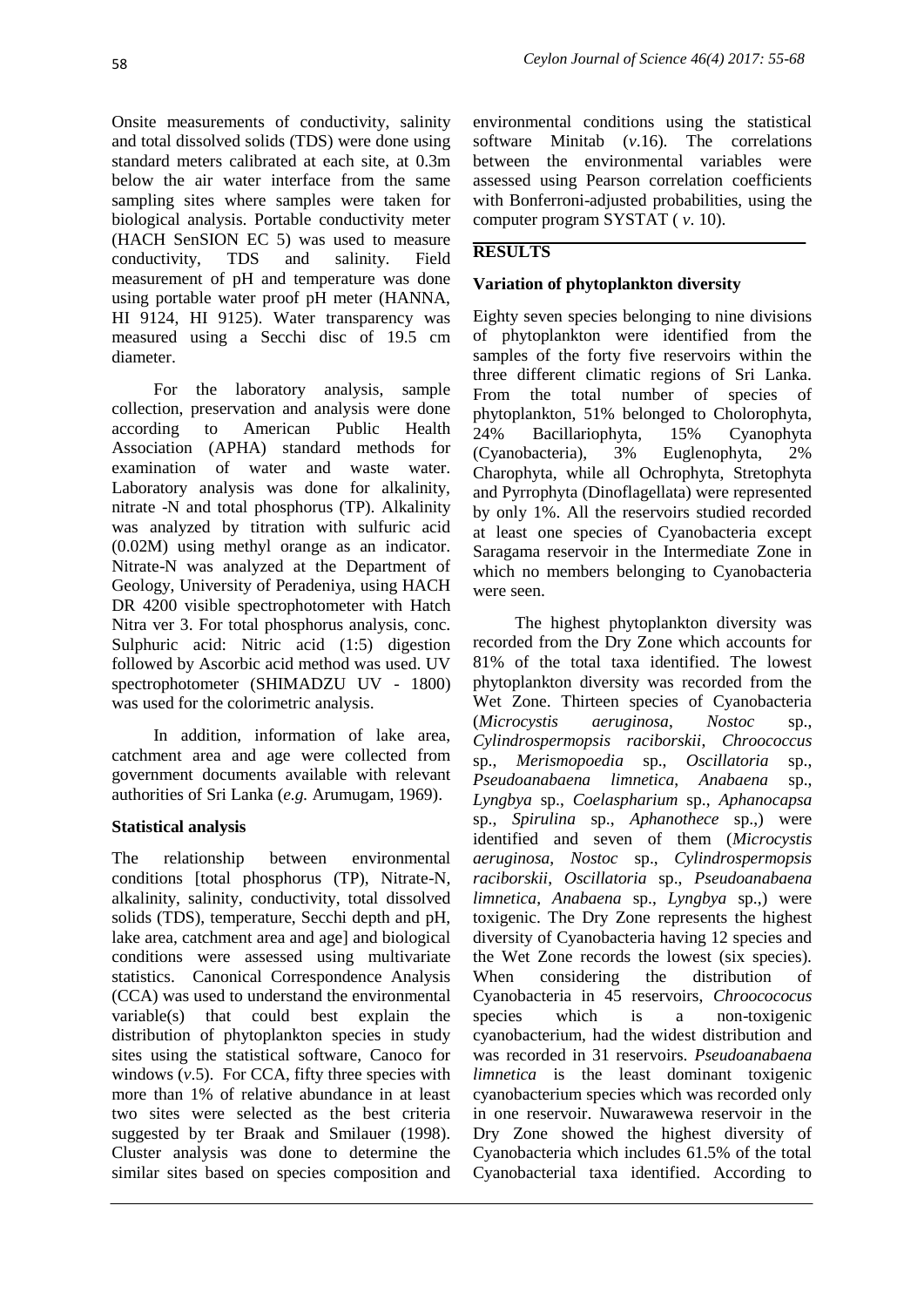relative abundance data, *Cylindrospermopsis raciborskii* showed the highest dominance (>50%) in 9 reservoirs which appear to receive urban effluents. In Kurunegala reservoir, the toxic cyanobacterium *C. raciborskii* recorded its maximum relative abundance of 97%. Further, *Microcystis aeruginosa* was also a widespread species in all the climatic regions of the country and recorded in 16 reservoirs. When comparing the abundance of *M. aeruginosa* with *C. raciborskii,* the later taxon appears to be invading the ecosystems. Only one species of dinoflagellate, *Peridinium aciculiferum* was recorded, from 22 reservoirs in all the climatic regions with the maximum abundance of >95% in Isinbessagala rocky pond, located in Medawachchiya area in the Dry Zone.

### **Environmental characteristics of the reservoirs**

The studied reservoirs included both recently constructed and old reservoirs that had particular morphological characteristics, with areas ranging between  $0.001 - 34 \text{ km}^2$  and a catchment size ranging between 0.01- 2332  $km^2$ . The trophic status of the reservoirs implies that they fall into the eutrophic category (TP  $\geq$  30 µg L<sup>-1</sup>), except for seven reservoirs in the Intermediate Zone which belong to mesoeutrophic (TP <30  $\mu$ g L<sup>-1</sup>) category. The highest mean value of nitrate - N is shown by the Wet Zone reservoirs (1.8 mg L-1), while Intermediate and Dry Zone reservoirs contained relatively lower values of 0.6 mg  $L^{-1}$ and  $0.7 \text{ mg } L^{-1}$ respectively (Table 1). The ratio between the nitrate - N and TP is in the range of 0.43 to 41 showing extreme TP and N limited conditions. Average temperature ranged from 22.1<sup>o</sup>C in the Wet Zone to 29.2<sup>o</sup>C in the Intermediate Zone. Values of conductivity varied greatly among different climatic regions having a range of  $16 - 854\mu\text{Scm}^{-1}$  with the mean values ranging from  $63.8 \mu \text{Scm}^{-1}$  in the Wet Zone to  $313.8 \mu \text{Scm}^{-1}$  in the Dry Zone. The salinity levels ranged between 0.01 ppt- 0.46ppt. The average salinity level of the Wet Zone was 0.03ppt much lower than in the other two climatic regions, where the average in the Intermediate Zone was 0.15 ppt and 0.16 ppt in the Dry Zone. The average pH values of the studied reservoirs ranged from 6.9 to 7.5 (Table 1).

## **Relationship between physico-chemical variables and phytoplankton distribution**

The results of the CCA done to understand the

importance of the measured environmental variables in explaining species distribution show that the measured environmental variables are capable of explaining the species variation (Figure 2a and 2b). The relative length of each vector (environmental variable) indicates the degree of importance of each environmental factor to determine the diversity and abundance of the species in different sites. The angle between the environmental variable and the respective axis denotes the correlation of each environmental variable with the environmental gradients of significance.

In this study when explaining phytoplankton variation in different sites, all the measured environmental variables appear to be important (Figure 2a). However temperature is the most important environmental factor in explaining species variation. In addition, conductivity and related environmental variables are also closely associated with the  $1<sup>st</sup>$  axis which is the most important environmental gradient in explaining species variation. However nutrients are also important as it closely associated with the  $2<sup>nd</sup>$  axis which is the second most important environmental gradient in explaining the species variation (Figure 2b).Though nitrates and total phosphorus (TP) also appear as important environmental variables, the correlation between these two variables is negative to each other. Catchment area and area of water spread, especially in hydropower generating reservoirs shows a positive relationship with the Secchi depth. In these reservoirs Secchi depth was relatively high. Age of the reservoir appears to have a significant correlation with the second axis of the ordination indicating the importance of the variable in explaining the species variation (Figure 2b).When considering the role of nutrients in explaining species variation, nitrate is stronger than TP. The results of Pearson correlation between measured environmental variables shows that there is a positive and significant correlation between, catchment area and area of water spread, Secchi depth and catchment area. But the area of waterspread had a negative correlation with the age. Correlation between the age of the reservoirs and nutrients show that nitrate has higher correlation than with the phosphorus. Strong correlation was observed between the conductivity and related environmental variables including salinity, alkalinity and also with the temperature (Table 2).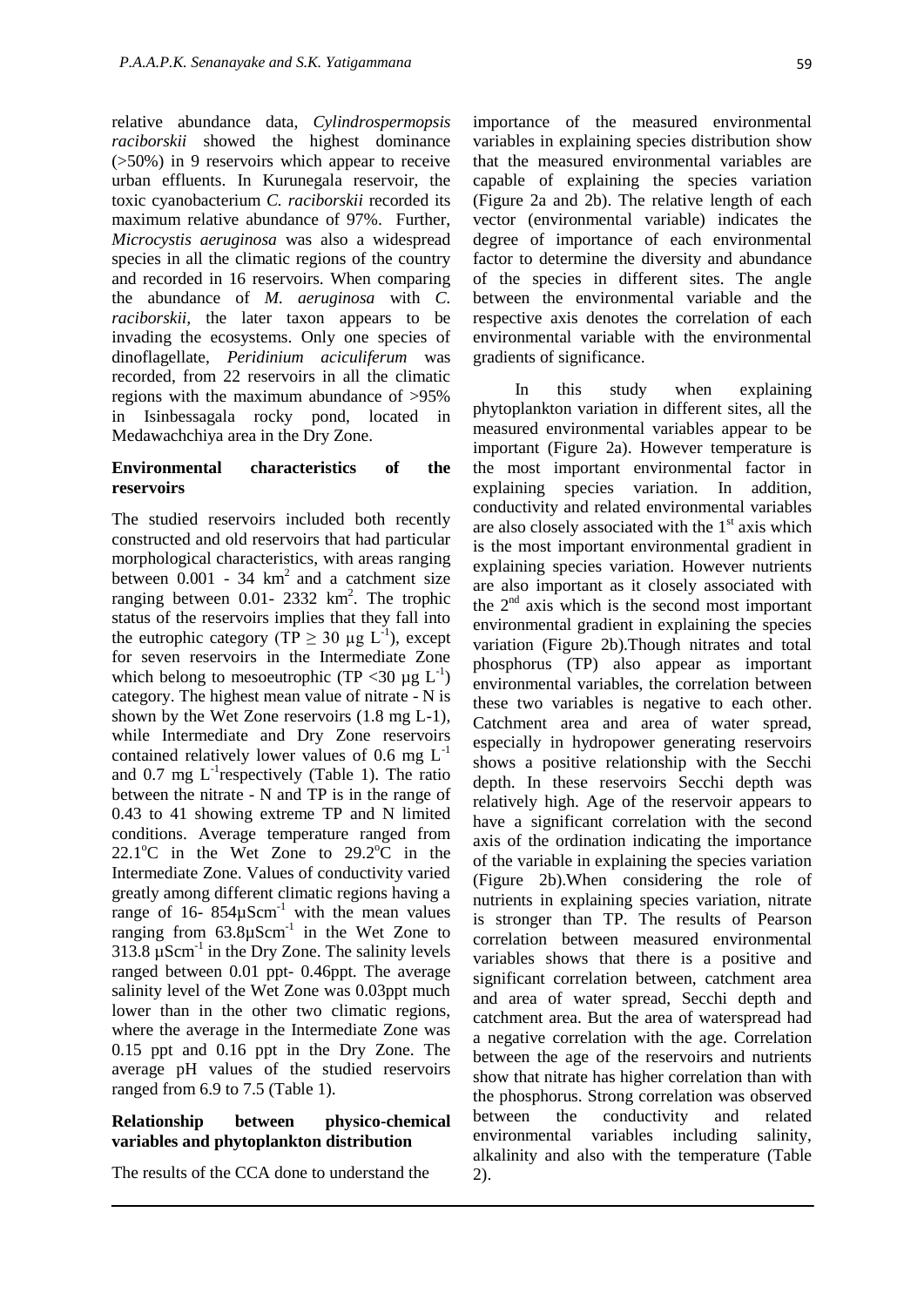|                                           | <b>Max</b> |         |        | Min   |       |        | <b>Median</b> |        |        | Mean  |        |        |  |
|-------------------------------------------|------------|---------|--------|-------|-------|--------|---------------|--------|--------|-------|--------|--------|--|
|                                           | WZ         | IZ      | DZ     | WZ    | IZ    | DZ     | WZ            | IZ     | DZ     | WZ    | IZ     | DZ     |  |
| Catchment $(km^2)$                        | 543.90     | 2332.29 | 836.57 | 1.17  | 0.80  | 0.01   | 11.65         | 1.54   | 4.10   | 14.71 | 479.61 | 61.28  |  |
| Area $(km^2)$                             | 13.74      | 22.70   | 34.72  | 0.12  | 0.08  | 0.00   | 0.49          | 0.15   | 0.41   | 3.08  | 4.86   | 5.79   |  |
| Age $(yrs)$                               | 143.00     | 143.00  | 142.00 | 30.00 | 5.00  | 50.00  | 66.00         | 71.00  | 83.50  | 74.40 | 59.79  | 85.88  |  |
| $TP (\mu g L^{-1})$                       | 77.00      | 105.00  | 192.00 | 46.00 | 11.00 | 47.00  | 65.00         | 28.00  | 109.00 | 65.20 | 37.00  | 110.08 |  |
| pH                                        | 7.72       | 8.63    | 8.17   | 6.46  | 6.31  | 6.72   | 6.86          | 7.40   | 7.56   | 6.94  | 7.37   | 7.49   |  |
| Conductivity ( $\mu$ S cm <sup>-1</sup> ) | 139.60     | 561.00  | 854.00 | 16.31 | 89.20 | 121.10 | 47.30         | 317.50 | 289.00 | 63.76 | 307.56 | 313.78 |  |
| Secchi Depth (m)                          | 1.02       | 1.50    | 1.24   | 0.17  | 0.19  | 0.15   | 0.77          | 0.70   | 0.67   | 0.70  | 0.72   | 0.64   |  |
| Alkalinity (mg $L^{-1}$ )                 | 53.00      | 146.00  | 161.00 | 18.00 | 41.00 | 41.00  | 27.50         | 78.50  | 82.00  | 32.10 | 83.32  | 81.04  |  |
| TDS $(mg L^{-1})$                         | 89.60      | 362.00  | 546.00 | 10.51 | 57.00 | 75.90  | 30.15         | 202.35 | 182.10 | 40.31 | 197.74 | 199.43 |  |
| Temperature $(^{\circ}C)$                 | 25.00      | 34.00   | 30.00  | 21.00 | 25.00 | 26.00  | 21.30         | 28.75  | 28.00  | 22.06 | 29.16  | 28.29  |  |
| Salinity (ppt)                            | 0.06       | 0.27    | 0.46   | 0.01  | 0.04  | 0.06   | 0.02          | 0.15   | 0.14   | 0.03  | 0.15   | 0.16   |  |
| $NO3^{-}$ (mg $L^{-1}$ )                  | 3.20       | 2.00    | 1.10   | 0.30  | 0.30  | 0.00   | 1.90          | 0.45   | 0.70   | 1.84  | 0.61   | 0.67   |  |
| NO3:TP                                    | 41.56      | 19.05   | 5.73   | 6.52  | 27.27 | 0.00   | 29.23         | 16.07  | 6.42   | 28.22 | 16.41  | 6.11   |  |

**Table 1:** Minimum, maximum, mean and median of Environmental data of our 45 study sites.

Table 2: Pearson correlation matrix on transformed environmental variables with Bonferroni adjusted probabilities for 12 environmental variables in the 45 reservoirs. \* Indicates significant correlation at  $P < 0.05$ .

|                                           | Catch    | Area     | Age      | TP            |          | Cond                      | Secchi   | Alk        | <b>TDS</b> | <b>Temp</b>     | Sal      | <b>NO3</b> |
|-------------------------------------------|----------|----------|----------|---------------|----------|---------------------------|----------|------------|------------|-----------------|----------|------------|
|                                           | $(km^2)$ | $(km^2)$ | (yrs)    | $(\mu g L^1)$ | pH       | $(\mu S \text{ cm}^{-1})$ | (m)      | $(mg L-1)$ | $(mg L-1)$ | $({}^{\circ}C)$ | (ppt)    | $(mg L-1)$ |
| Catchment $(km^2)$                        |          |          |          |               |          |                           |          |            |            |                 |          |            |
| Area $(km^2)$                             | $0.523*$ |          |          |               |          |                           |          |            |            |                 |          |            |
| Age $(yrs)$                               | $-0.446$ | $-0.168$ |          |               |          |                           |          |            |            |                 |          |            |
| TP ( $\mu$ g L <sup>-1</sup> )            | $-0.222$ | 0.138    | 0.165    |               |          |                           |          |            |            |                 |          |            |
| pH                                        | 0.397    | $0.501*$ | $-0.151$ | 0.095         |          |                           |          |            |            |                 |          |            |
| Conductivity ( $\mu$ S cm <sup>-1</sup> ) | $-0.256$ | $-0.096$ | 0.172    | $-0.163$      | 0.31     |                           |          |            |            |                 |          |            |
| Secchi Depth (m)                          | 0.454    | $0.563*$ | $-0.585$ | $-0.124$      | 0.451    | 0.039                     |          |            |            |                 |          |            |
| Alkalinity (mg $L^{-1}$ )                 | $-0.103$ | 0.073    | $-0.039$ | $-0.091$      | 0.422    | $0.847*$                  | 0.179    |            |            |                 |          |            |
| TDS $(mg L^{-1})$                         | $-0.256$ | $-0.1$   | 0.174    | $-0.172$      | 0.302    |                           | 0.034    | $0.842*$   |            |                 |          |            |
| Temperature $(^{\circ}C)$                 | $-0.037$ | 0.105    | $-0.1$   | $-0.083$      | 0.295    | $0.624*$                  | 0.069    | $0.696*$   | $0.625*$   |                 |          |            |
| Salinity (ppt)                            | $-0.257$ | $-0.1$   | 0.209    | $-0.131$      | 0.288    | $0.994*$                  | 0.03     | $0.807*$   | $0.994*$   | $0.591*$        |          |            |
| NO3 <sup>-</sup> (mg $L^{-1}$ )           | $-0.092$ | 0.019    | 0.092    | 0.077         | $-0.066$ | $-0.328$                  | $-0.019$ | $-0.298$   | $-0.33$    | $-0.566*$       | $-0.322$ |            |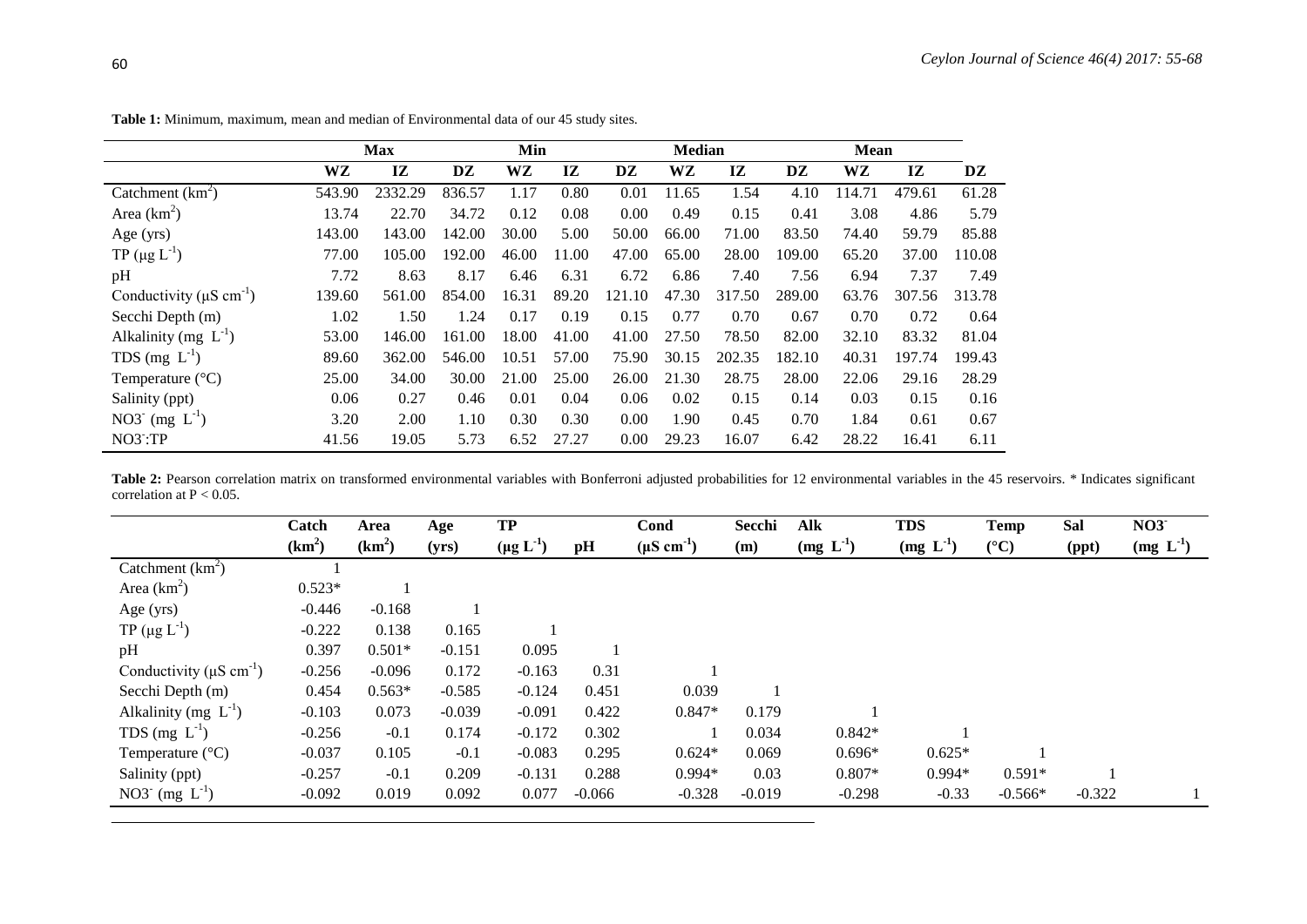

**Figure 2:** Canonical Correspondence Analysis (CCA) of sites (2a) and species (2b) with environmental variables. Solid arrows represent forward selected environmental variables and dashed arrows represent environmental variables that were plotted passively in the ordination. (TDS = Total Dissolved Solids)

(1.Aulacoseira granulate, 2.Microcystis aeriugenosa, 3.Coelastrum sp., 4.Fragillaria crotonensis, 5.Fragillaria species 1, 6.Scenedesmus abundance, 7.Scenedesmus quadricauda, 8.Nostoc sp., 9.Chlorella sp., 10.Cylindrospermopsis raciborskii, 11.Mougoetia sp., 12.Pediastrum simplex, 13.Pediastrum duplex, 14.Chroococcus sp., 15.Staurastrum singulum, 16.Staurastrum sp., 17. Merismopedia sp., 18. Oscillatoria sp., 19. Ankistrodesmus falcatus, 20. Navicula sp., 21. Cosmarium sp., 22. Peridinium aciculiferum, 23. Monoraphidium contortum, 24. Chlost, 25.Cymbella sp., 26.Botryococcus sp., 27.Nitzchia sp., 28.Pandorina sp., 29.Euglena sp., 30.Euglina sp. 1, 31.Centric diatom 1, 32.Synedra ulna, 33.Chlamydomonas sp., 34.Gomphonema sp., 35. Cryptomonas sp., 36. Spirogyra sp., 37. Suriella sp., 38. Oedogonium sp., 39. Monoraphidium contortum, 40. Anabaena sp., 41. Pinnularia sp., 42. Rhizosolenia sp., 43. Netrium sp., 44.Amphora sp., 45.Lyngbya sp., 46.Phacus sp., 47.Haematococcus sp., 48.Eudorina sp., 49.Rhopalodia sp., 50.Ulothrix sp., 51.Craticula sp., 52.Spirulina sp., 53.Closterium sp.)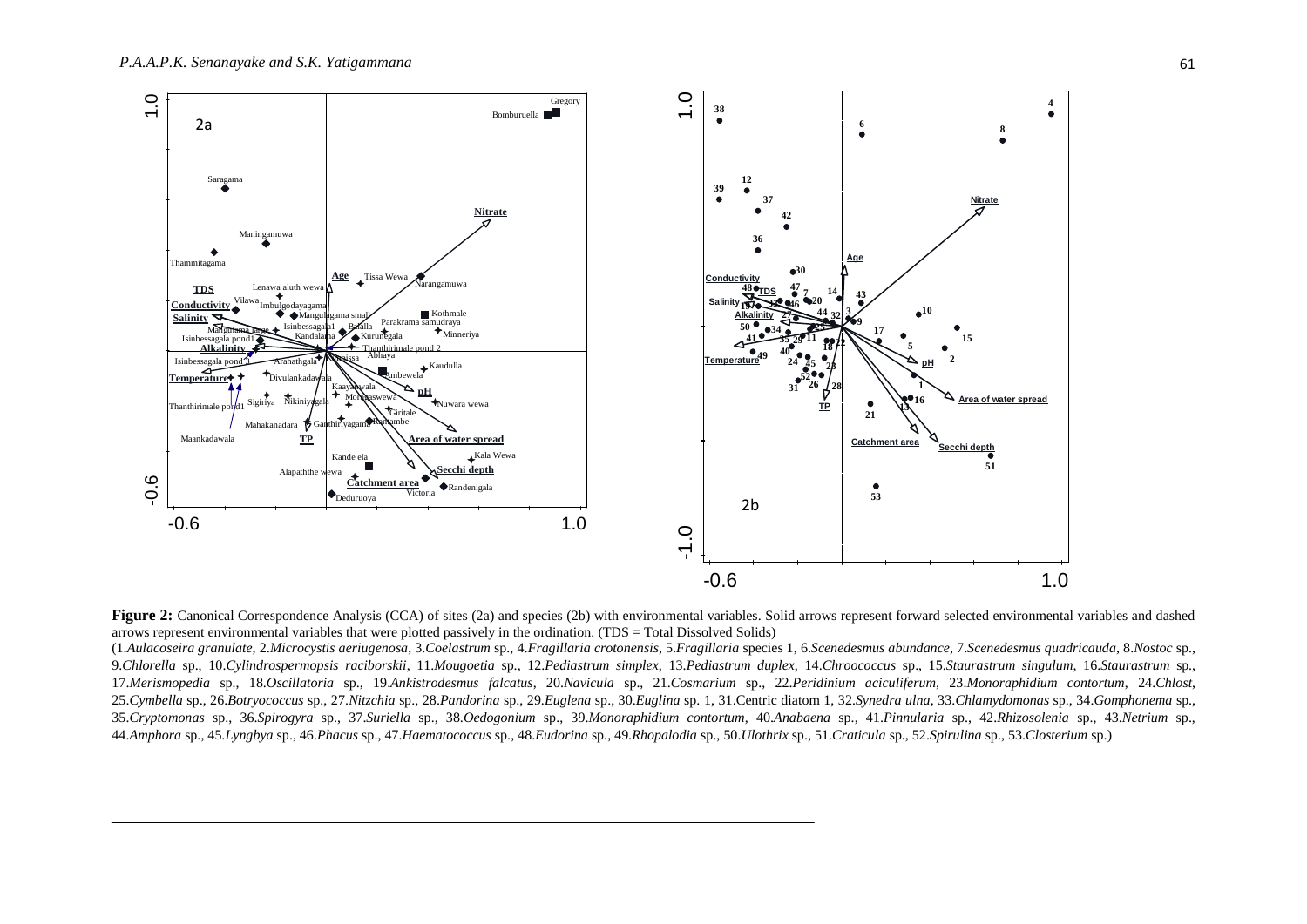The distribution of species along the environmental gradients indicates pollution indicating a diatom, *Fragillaria crotonensis* and a toxigenic cyanobacterium *Nostoc* sp*.* strongly associated with nitrate concentration. In contrast *Monoraphidium* sp. and *Merismopedia* sp. are closely associated with TP. However the measured environmental variables appear to be not capable of explaining the distribution of some green algae including *Pediastrum simplex, Spirogyra, Oedogonium* and *Monoraphidium* and diatom *Suriella* sp. These species appear to prefer un-eutrophied systems.

#### **Cluster analysis**

Results of the cluster analysis performed based on the environmental data of sites show higher similarity (>70%) than the clusters formed based on species data ((Figure 3 & Figure 4) showing that the reservoirs are having similar characteristics.



Figure 3: Dendogram showing the similarity of study sites based on species composition.



Figure 4: Dendogram showing the similarity of study sites based on environmental variables.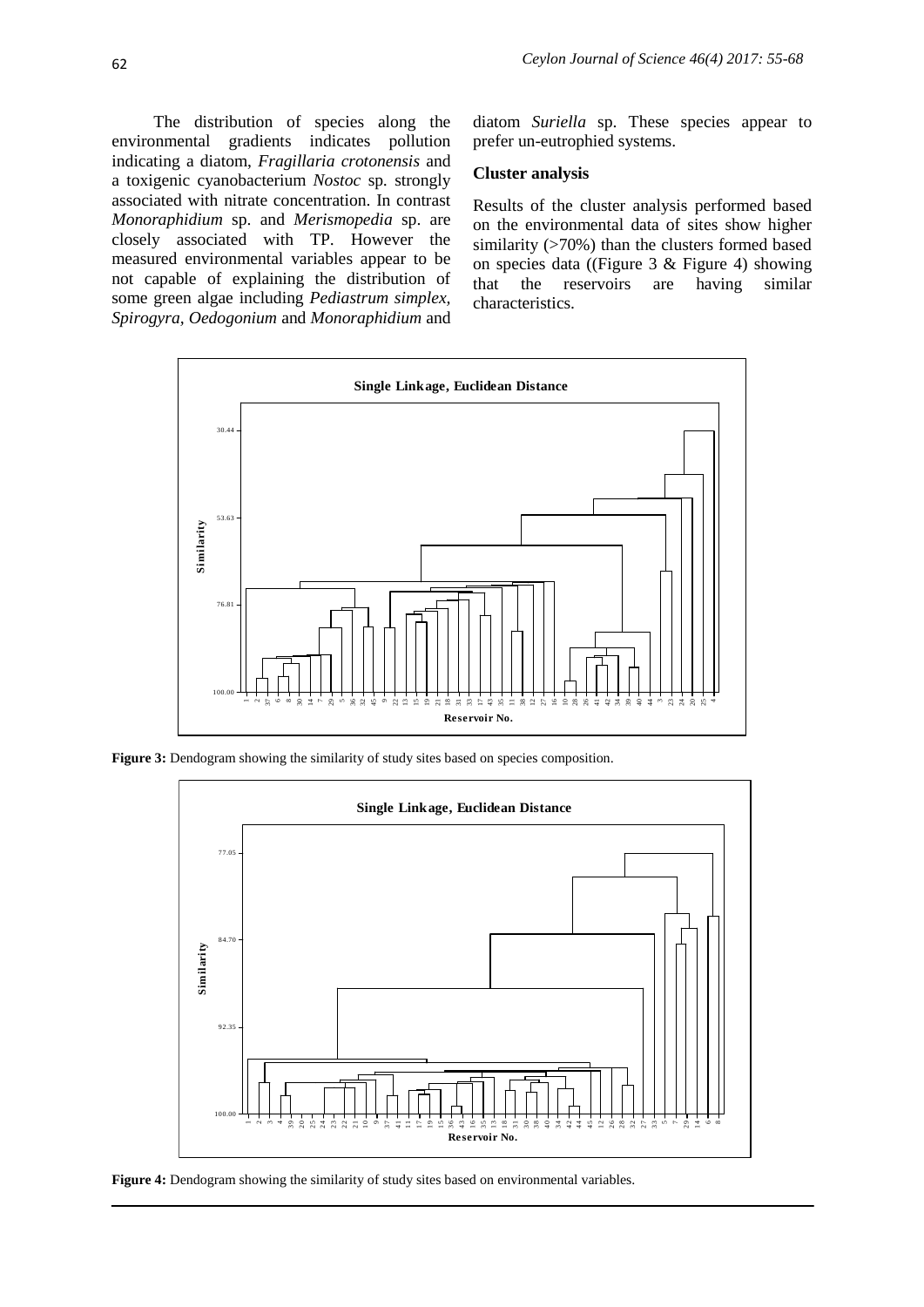#### **DISCUSSION**

Our survey of the distribution of Cyanobacteria and dinoflagellata in 45 reservoirs from three different climatic regions (Wet, Intermediate and Dry Zone) of Sri Lanka reveals that the highest diversity of Cyanobacteria was recorded from the Dry Zone compared to the Intermediate and Wet Zones which concurs with the findings of Perera *et al*., (2012b). Cyanobacterial species are known to occur under different limnological conditions as they can tolerate wider ranges of temperature, light and nutrient conditions which are important for their survival (Kulasooriya, 2017). These tolerance levels of different species determine the dominance and community structure of phytoplankton at different periods and seasons (Fogg, 1975). However, a large number of studies have demonstrated that the dominance of these algae happen due to the combination of these factors, particularly the bottom-up influence and physico-chemical changes (Briand *et al*., 2002; Marinho and Huszar, 2002; Figueredo and Giani, 2009; Soares *et al*., 2009a). The higher diversity of phytoplankton including cyanobacteria observed in our study may be a reflection of high micro-environmental conditions that prevail in the Dry Zone which can be easily related to prolong dry periods followed by heavy rains. Interestingly *Cylindrospermopsis raciborskii* is the dominant cyanobacterium among all the studied reservoirs while its maximum relative abundance was recorded from Kurunegala Lake. This can be related to the toxin cylindrospermopsin that the cyanobacterium produces as an allelopathic substance (Figueredo *et al*., 2007; Antunes *et al*., 2012; Holland and Kinnear, 2013). In addition, *C. raciborskii* is known to occur in subsurface layer (2-3m below the air water interface) of the water column which may be a behavioral advantage for it to avoid intense sunlight. Further it has the ability to produce akinetes (resting stage) under high light intensity (Moore *et al*., 2005). Later when the environment becomes favorable these akinetes give rise to straight morphotype which is the most commonly occurring morphotype of *C. raciborskii* in Sri Lanka (Perera and Yatigammana, 2014).

*Microcystis aeruginosa* is a harmful cyanobacterium that occurs worldwide in freshwater lakes (Codd *et al*., 2005). According to Silva and Wijerathne (1999) the cyanobacterium was widely distributed especially in urban lakes in Sri Lanka. In our study all the urban reservoirs were found to be contaminated with *M. aeruginosa*. According to Perera and Piyasiri (1998), *M. aeruginosa* was the dominant cyanobacterium in the Kothmale reservoir, the uppermost reservoir of the Mahaweli hydroelectric power generating reservoirs. We found not only the Kothmale reservoir, but also all the reservoirs belonging to the same cascade are contaminated with *M. aeruginosa.* According to Wang *et al* (2011) *M. aeruginosa* can be controlled only by the pH adjustment but not with nutrient variations. As Sri Lankan water bodies are maintaining mostly a neutral pH condition, the natural control of this cyanobacterium cannot be expected. The wide distribution of *M. aeruginosa* observed in our study from all the climatic regions of Sri Lanka, can be attributed to the reasons such as excess nutrients (Manage *et al.,* 2009; Manage *et al.,* 2010; Silva and Wijerathne , 1999), high temperature and a stable water column with little vertical mixing which was also found in some other regions of the world (Reynolds and Walsby, 1975; Huisman *et al*., 2004; Visser *et al*., 2005).

Dinoflagellates can succeed in all aquatic environments (Williams, 1971). Among the dinoflagellates, two *Peridinium* species recorded from Sri Lankan reservoirs, in previous studies includes *P. cinctum* (Perera and Piyasiri, 1998) and *P. aciculiferum* (Yatigammana *et al.*, 2011). Current study was also able encounter a *Peridinium* species morphologically similar to *P. aciculiferum* from 22 reservoirs located in all three climatic regions. A small rocky pond located in the Dry Zone records the highest relative abundance of this species (98%). However, no clear pattern of the presence of this species in relation to environmental variables was noticed from the results of our study. The CCA results show that *Peridinum* species prefer high temperature, conductivity and related environmental variables. According to Silva *et al*., (2013) *Peridinium* was found in low abundances in some Dry Zone waters with poor flushing rate and also with low pH values associated with dissolved organic acids such as humic and fulvic acids. Rocky ponds are generally stagnant water bodies which are having low or no flushing with high concentrations of dissolved organic matter. This can be used to elucidate the maximum abundance of *P. aciculiferum* in Isinbessagala rocky pond in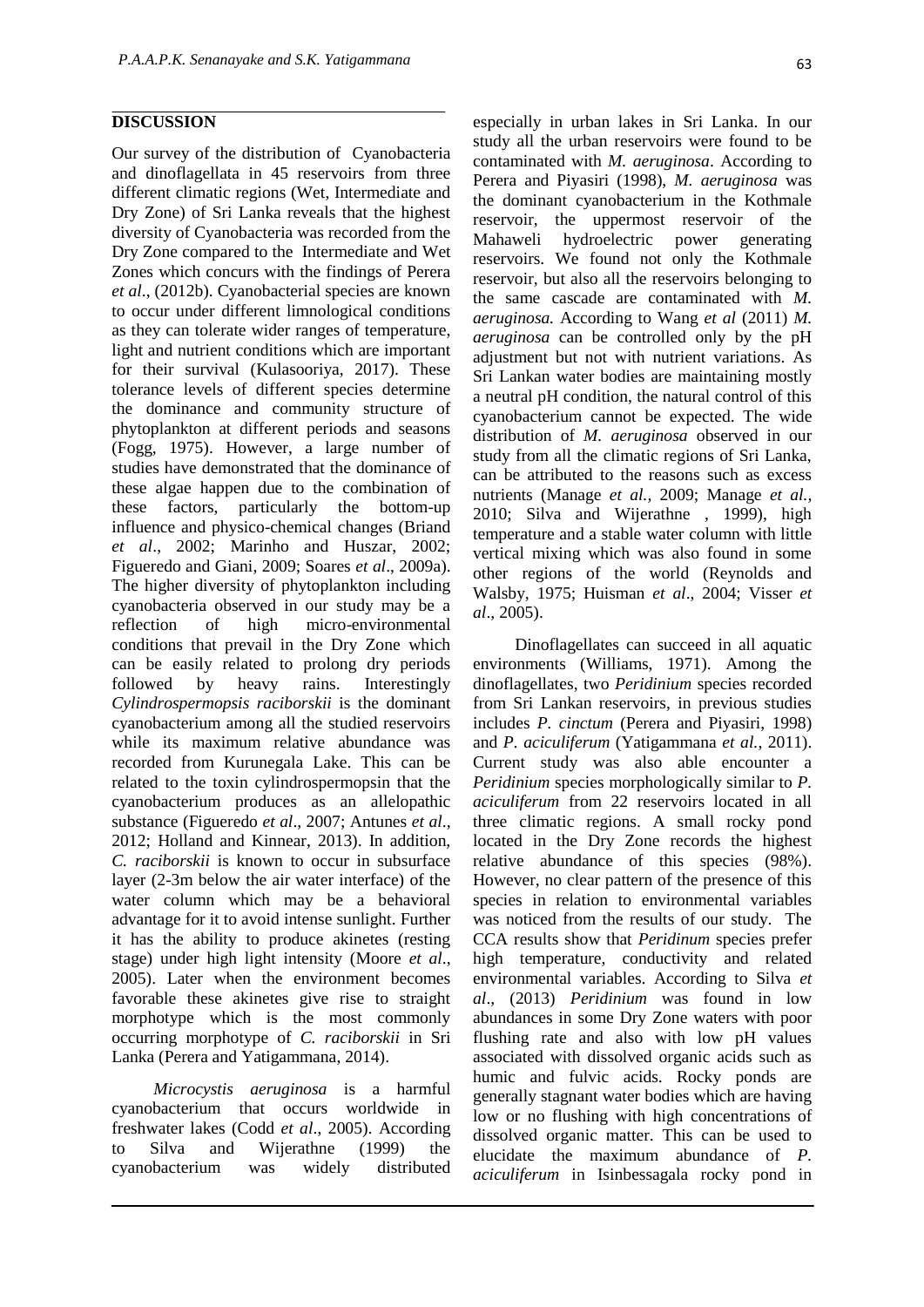Medawachchiya area where it might contain organic acids.

Eutrophication has been recognized as one of the main problems in water bodies due to nutrient enrichment (Smith *et al*., 2006). Out of the total 45 reservoirs, only seven reservoirs in the Intermediate Zone which were dominated by macrophytes were mesoeutrophic  $(TP < 30 \mu gL^{-1})$ while rest of the reservoirs studied were eutrophic  $(TP \geq 30 \mu gL^{-1})$  and some are even hypereutrophic (TP  $\geq$  100 µg L<sup>-1</sup>). When macrophytes are present, they have the ability to absorb nutrients including phosphorus from the channels of submerged and floating- from the water column and the sediment via roots (McRoy & Barsdate, 1970; Bristow and Whitcombe, 1971; De Marte and Hartman, 1974; Twilley *et al*., 1977; Carignan and Kalff, 1979; Gabrielson *et al*., 1984). Therefore, the macrophyte communities in these reservoirs may act as permanent sinks for nutrients, especially for phosphorus. Unfortunately, a quantitative assessment was not done to get a clear idea on the role of macrophytes in absorbing nutrients. When considering the presence of dominant toxic algae in macrophyte dominant reservoirs, it was interesting to see that species such as *C. rasciborski* and *M. aeruginosa* are not available showing importance of macrophytes in balancing an ecosystem (Kulasooriya 2017). Weerakoon *et al*. (1998) also reported that high density and diversity of aquatic macrophytes in Basawakkulama reservoir compared to Tisawewa may provide a favourable ecological niche to zooplanktons which will regulate the *Cylindrospermopsis* abundance.

Although Rott *et al*. (2008) have classified highland reservoirs, Dry Zone reservoirs and urban reservoirs in Sri Lanka as oligomesotrophic, meso-eutrophic and hypereutrophic, our study clearly showed that the trophic level of Sri Lankan reservoirs do not show relationship with the climatic regions. However, it should have a relationship with the seasonal changes. For an example, during the rainy season reservoir water gets diluted and the variables that are associated with deciding the trophic condition will reduce.

According to Sakamoto (1966), lakes can be categorized as N limited if the TN: TP ration is  $\langle 13 \rangle$  and as P limited, if the ration is  $>17$ . Fourteen of our reservoirs show P limited condition while majority are N limited. However,

as we measured  $NO<sub>3</sub><sup>-2</sup>$  as the only N component, the ratio we obtained is only a rough estimation. According to Yatigammana and Cumming (2016), Sri Lankan reservoirs are categorized as P limited systems which is consistent with the findings of Silva and Schiemer (2000); Schiemer (1983). The highest mean value of nitrate - N in the Wet Zone can be attributed to the high surface runoff which carries excess chemical fertilizers and animal waste by year around rainfall prevailing in the Wet Zone.

The average temperature variation among different climatic regions where the Wet Zone recorded the lowest mean temperature value of  $22.1^{\circ}$ C is due to the effect of elevation on the temperature. However the mean values of temperature in IZ and DZ, do not reflect the climatic condition of the two regions. Water temperature is considered to be the most important environmental factor influencing the availability of nutrients and it governs the seasonal dynamics of phytoplankton (Becker *et al*., 2009). In our study, it was also found that temperature is the most important environmental variable that determines the species variation among the sites. According to Ganai (2014), water temperature, transparency, TDS, alkalinity are also important in determining the phytoplankton distribution and the results of our study also confirmed that these variables are important in determining the phytoplankton composition.

According to the results of the Pearson correlation, water transparency correlate with catchment area and the area of water spread which is consistent with the findings of Slugocki (2016). The Mahaweli reservoirs record the highest Secchi depth in our study. Since major portion of catchment areas of hydropower generating reservoirs mostly consist forest reserves and less agricultural lands, soil erosion may become comparatively lower leading to higher Secchi depth. Majority of phytoplankton prefer to live in the uppermost 1m of the water column (Saker and Griffith, 2001). On the other hand many of the toxgenicic cyanobacteria are shade tolerant (Pedisark, 1997). For example *C. raciboski* is tolerant to turbidity (Briand, 2002) and high light intensity promote the production of resting stages (akinetes) which shows that the high light intensity is recognized as an unfavorable condition. This characteristic feature helps the cyanobacterium to have an additional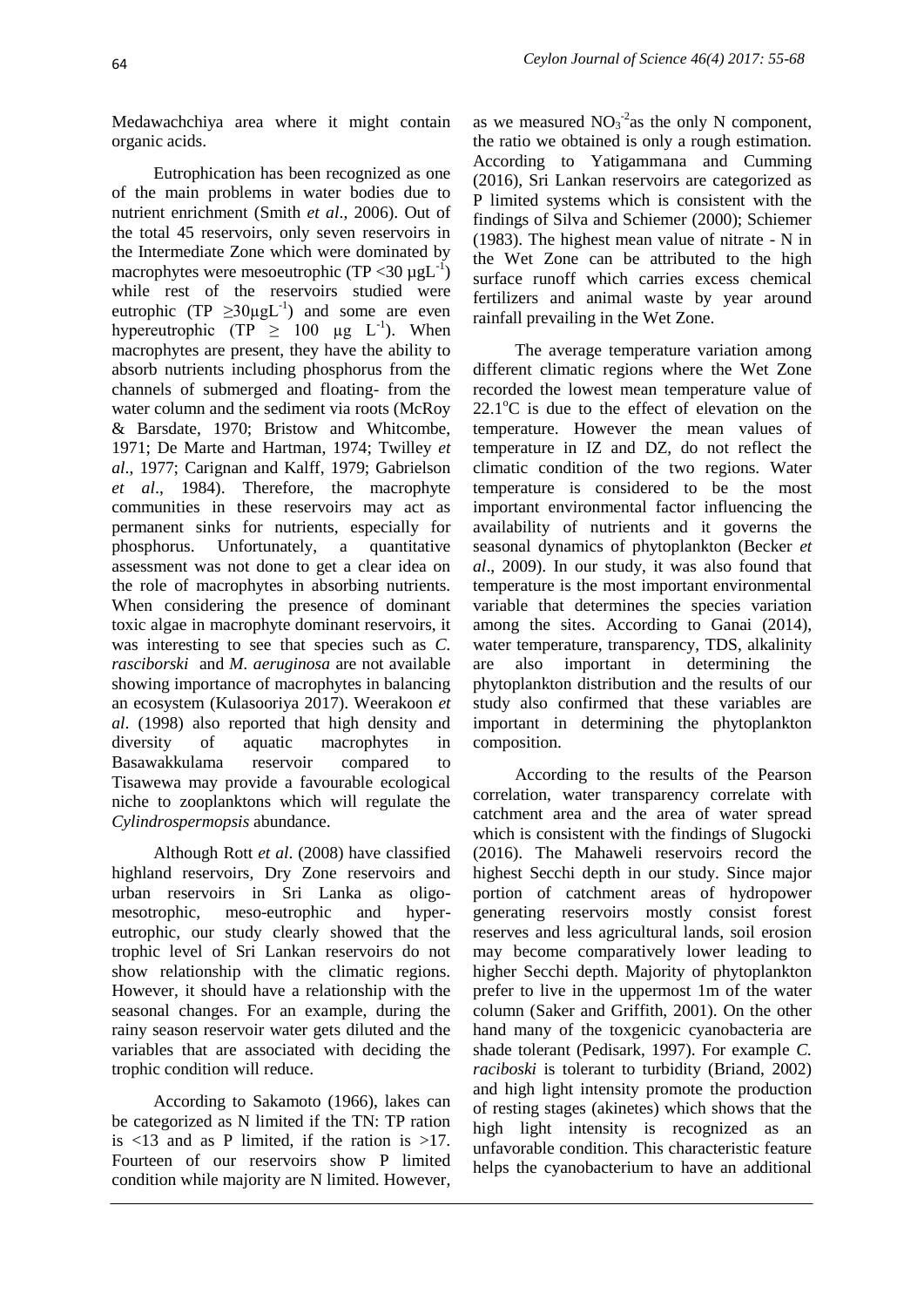advantage for the survival in a less competitive environment.

Further the age of the reservoir can also be considered as an important variable in determination of species composition. During the ontogeny period reservoirs undergo trophic upsurge during which the phytoplankton biomass increase. Similar to the terrestrial systems, in aquatic systems some species become pioneers of the ecosystem and help reduce the nutrients. In Sri Lanka, species belonging to the Chlorophyceae was the most abundant in Kothmale reservoir during the ontogeny period (Perera and Piyasiri, 1998). However, the outbreak of *M. aeruginosa* bloom detected (Piyasiri, 1995; Pathmalal and Piyasiri, 1995) immediately after the inundation helps to understand that the species could be a pioneer organism that helps to reduce the nutrients in a newly formed reservoir. In our study, we noted that all the recent reservoirs are contaminated with *M. aeruginosa*. In addition the cyanobacterium is supported with large catchment, large surface area and also high pH which were also observed by Sharma *et al*., (2016) and Liu *et al*., (2011). Our study revealed that Cyanobacteria are a larger component of the phytoplankton community while Dinoflagellata are represented mainly by one species. Among the cyanobacteria identified from the reservoirs a majority is toxin producing. The mesured environmental parameters help discriminate the species distribution includes temperature, conductivity and related variables.

#### **CONCLUSION**

Sri Lankan reservoirs appear to have the risk of contamination with toxigenic cyanobacteria. Since temperature is identified as the strongest environmental variable that help discriminate the species variation in different sites, increasing trend of global temperature may further promote the distribution of toxigenic Cyanobacteria and Dinoflagellata in Si Lankan reservoirs.

# **ACKNOWLEDGMENTS**

This research was funded by University of Peradeniya, Sri Lanka (Grant No. RG/2014/42/S).

#### **REFERENCES**

- Abeywickrama, B.A. (1979). The genera of the freshwater algae of Sri Lanka. *Part 1 UNESCO Man and the Biosphere National Committee for Sri Lanka*, Nat. Sc. Council Sri Lanka, Colombo. 1-103.
- Akbay, N., Anul, N., Yerti, S., Soyupak, S. and Yurteri, C. (1999). Seasonal distribution of large phytoplankton in Keban dam reservoir. *Plank. Res* **21**(4): 771-787.
- Antunes, J.A., Leao, P.N. and Vasconcelos, V.M. (2012). Influence of biotic and abiotic factors on the allelopathic activity of the cyanobacterium*Cylindrospermopsisraciborskii* strain LEGE 99043. *Microb. Ecol* **64**: 584-592.
- APHA. (1992). *Standard methods for the examination of water and wastewater*. 18<sup>th</sup> edition, America Public Health Association, Washington.
- Arumugam, S. (1969). *Water Resources of Ceylon its Utilization and Development*. A Water Resources Board Publications, Colombo.
- Becker, V., Huszar, V.L.M. and Crossetti, L.O. (2009). Responses of phytoplankton functional groups to the mixing regime in a deep subtropical reservoir. *Hydrobiologia* **628**: 137-151.
- Bellinger, E.G. and Sigee, D.C. (2010). Algae as Bioindicators*.* In:*Freshwater Algae: Identification and use as Bioindicators*, John Wiley & Sons Ltd, New York, 99-136.
- Bouvy, M.A., Falcã, D., Marinho, M., Pagano, M. and Moura A. (2000). Occurrence of *Cylindrospermopsis* (Cyanobacteria) in 39 Brazilian tropical reservoirs during the 1998 drought. *AquatMicrobEcol* **23**: 13-27.
- Briand, J.F., Robillot, C., Quiblier-Llobera, C., Humber, J.F. and Coute, A. (2002). Environmental context of *Cylindrospermopsisraciborskii* (cyanobacteria) blooms in a shallow pond in France. *Water Res* **36**: 3183-3192.
- Bristow, J.M. and Whitcombe, M. (1971). The role of roots in the nutrition of aquatic vascular plants. *Am J Bot* **58**: 8-13.
- Caraco, N.F. and Miller, R. (1998). Effects of  $CO<sub>2</sub>$  on competition between a cyanobacterium and eukaryotic phytoplankton. *Can J Fish AquatSci* **55**: 54-62.
- Carignan, R. and Kalff, J. (1979). Quantification of the sediment phosphorus available to aquatic macrophytes. *Journal of the Fisheries Research Board of Canada* **36**: 1002-1005
- Carmichael, W.W. (2001). Health effects of toxinproducing Cyanobacteria: "The Cyano HABs". *Hum. Ecol. Risk Assess.***7** (5): 1393-1407.
- Carmichael, W.W. (2008). A world view—Onehundred twenty-seven years of research on toxic Cyanobacteria—Where do we go from here? In: K.H. Hudnell (eds.),*Cyanobacterial Harmful Algal Blooms: State of the Science and Research*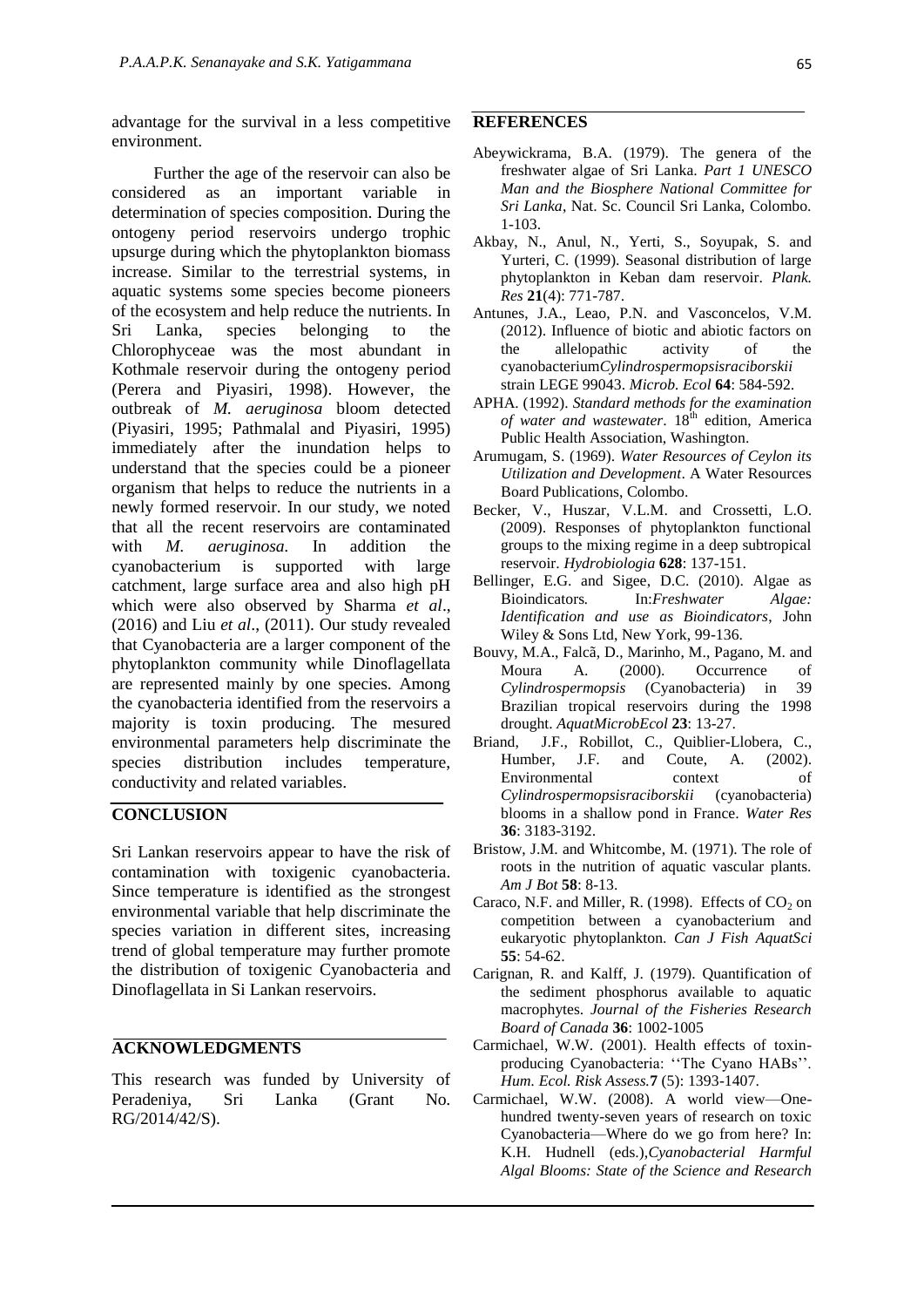*Needs. Advances in Experimental Medicine and Biology*, Springer, Amsterdam Pp.105-120.

- Cavanagh, N., Nordin, R.N. and Warrington, P.D. *Freshwater Biological Sampling Manual*. Bc Ministry of Environment, Lands and Parks. Water management branch.
- Chorus, I. and Bartram, J. (1999). *Toxic cyanobacteria in water*. E&F Spon,London.
- Codd GA, Morrison LF and Metcalf JS. (2005). Cyanobacterial toxins: risk management for health protection. *ToxicolApplPharmacol* **203**: 264-272
- Czerny, J., Barcelos, J. and Riebesell, U. (2009). Influence of elevated  $CO<sub>2</sub>$  concentrations on cell division and nitrogen fixation rates in the bloomforming Cyanobacterium *Nodulariaspumigena*. *Biogeosciences* **6**: 1865-1875.
- Demarte, J.A. and Hartman, R.T. (1974). Studies on absorption of 32p, 59Fe, and 45Ca by watermilfoil (Myriophyllumexalbescens Fernald). *Ecology* **55**: 188.
- Elliott, J.A., Irish, A.E. and Reynolds, C.S. (2002). Predicting the spatial dominance of phytoplankton in a light limited and incompletely mixed eutrophic water column using the PROTECH model. *Freshw. Bio* **47**(3): 433-440.
- Falconer, I.R. (2005). Is there a human health hazard from microcystins in the drinking water supply? *ActaHydrochimicaetHydrobiologica* **33**: 64-71.
- Figueredo, A.J., Vásquez, G., Brumbach, B.H and Schneider, S.M.R. (2007). The Kfactor, covitality, and personality: A psychometric test of life history theory. *Human Nature* **18**: 47-73.
- Figueredo, C.C. and Giani, A. (2009). Phytoplankton community in the tropical lake of lagoasanta (brazil): conditions favoring a persistent bloom of *cylindrospermopsisraciboskii*. *Limnologica* **39**: 264-272.
- Fogg, G.E. (1975). *Algal Culture and Phytoplankton Ecology*. Wisconsin University Press, London
- Gabrielson, J.O, Perkins, M.A and Welch, E.B. (1984). The uptake, translocation and release of phosphorus by *Elodea densa*. *Hydrobiologia* **111**: 43-48.
- Ganai, A.H. and Parveen S. (2014). Effect of physicochemical conditions on the structure and composition of the phytoplankton community in Wular Lake at Lankrishipora, Kashmir. *Int. J. Biodiver. Conserv* **6**: 71-84.
- Heisler, J.P., Gilbert, J., Burkholder, J., Anderson, D., Cochlan, W., Dennison, W., Dortch, Q., Gobler, C.J., Heil, C., Humphries, E., Lewitus, A., Magnien, R., Marshall, H., Sellner, K., Stockwell, D., Stoecker, D. and Suddleson, M. (2008). Eutrophication and harmful algal blooms: a scientific consensus. *Harmful Algae* **8:** 3-13.
- Holland, A., and Kinnear, S.H.W. (2013). Interpreting the possible ecological role(s) of cyanotoxins. *Mar. Drugs* **11**: 2239-2258.
- Huisman J, Sharples J, Stroom J, Visser PM, KardinaalWEA,Verspagen, JMH and Sommeijer B. (2004). Changes in turbulent mixing shift competition for light between phytoplankton species. *Ecology***85**: 2960-2970
- Hunter. P.R (1992). Cyanobacteria and human health. *J. Med. Microbiol***36**: 301-302
- Huszar, V.L.M., Silva, L.H.S, Marinho, M., Domingos, P. and Sant'anna, C.L. (2000). Cyanoprokaryote assemblages in eight productive tropical brazilian waters. *Hydrobiologia***424**: 67- 77
- Idroos, F.S, De Silva, B.G.D.N.K. & Pathmalal, M.M (2017) Biodegradation of microcystin analogues by *Stenotrophomonas maltophilia* isolated from Beira Lake Sri Lanka. *J.Natn.Sci.Foundation Sri Lanka 2017* **45** (2): 91- 99.
- Kuiper-Goodman, T., Falconer, I. and Fitzgerald, J. (1999). Human health aspects. In: I. Chorus and J. Bartram(eds.), *Toxic Cyanobacteria in water. A guide to their public health consequences, monitoring and management*, E & FN Spon on behalf of the World Health Organization , 113- 154
- Kulasooriya, S.A. (2011). Cyanobacteria: Pioneers of Planet Earth. *Ceylon Journal of Science* (*Bio. Sci.*) **40** (2): 71-88.
- Kulasooriya SA. (2017). Toxin producing freshwater cyanobacteria of Sri Lanka. *Ceylon Journal of Science* **46**(1): 3-16.
- Laamanen, M.J, Forsstrom, L. and Sivonen, K. (2002). Diversity of *Aphanizomenonflosaquae*(cyanobacterium) populations along a Baltic Sea salinity gradient. *Appl. Environ. Microbiol.* **68**: 5296-5303.
- Liu, X., Lu, X., and Chen, Y. (2011). The effects of temperature and nutrient ratios on *Microcystis* blooms in lakeTaihu, china: An 11-year investigation. *Harmful Algae* **10**(3): 337-343.
- Madduma Bandara, C.M. (1995). *Tankcascade systems in Sri Lanka*: *Some thoughts on their development implications.*, K.A. Haq, C.M. Wijayaratne and B.M.S. Samarasekera(Eds.), Summaries of papers presented at Irrigation Research Management Unit seminar series during 1994, Colombo, Sri Lanka, IIMI.
- Marinho, M.M and Huszar, V.L.M. (2002). Nutrient availability and physical conditions as controlling factors of phytoplankton composition and biomass in a tropical reservoir (Southeastern Brazil). *Archive fur Hydrobiologie* **153**: 443-468.
- McRoy, C.P. and Barsdate, R.J. (1970). Phosphate absorption in eelgrass. *LimnolOceanogr* **1:**, 6-13.
- Moore, D.M, O"Donohue, Garnett C, Critchley C and Shaw G. (2005). Factors affecting akinetedifferentiation in *Cylindrospermopsis raciborskii* (Nostocales, Cyanobacteria). *Freshwater Biology* **50**(2) :345-352.
- Niesel, V., Hoehn, E., Sudbrack, R., Willmitzer, H. and Chorus, I. (2007). The occurrence of the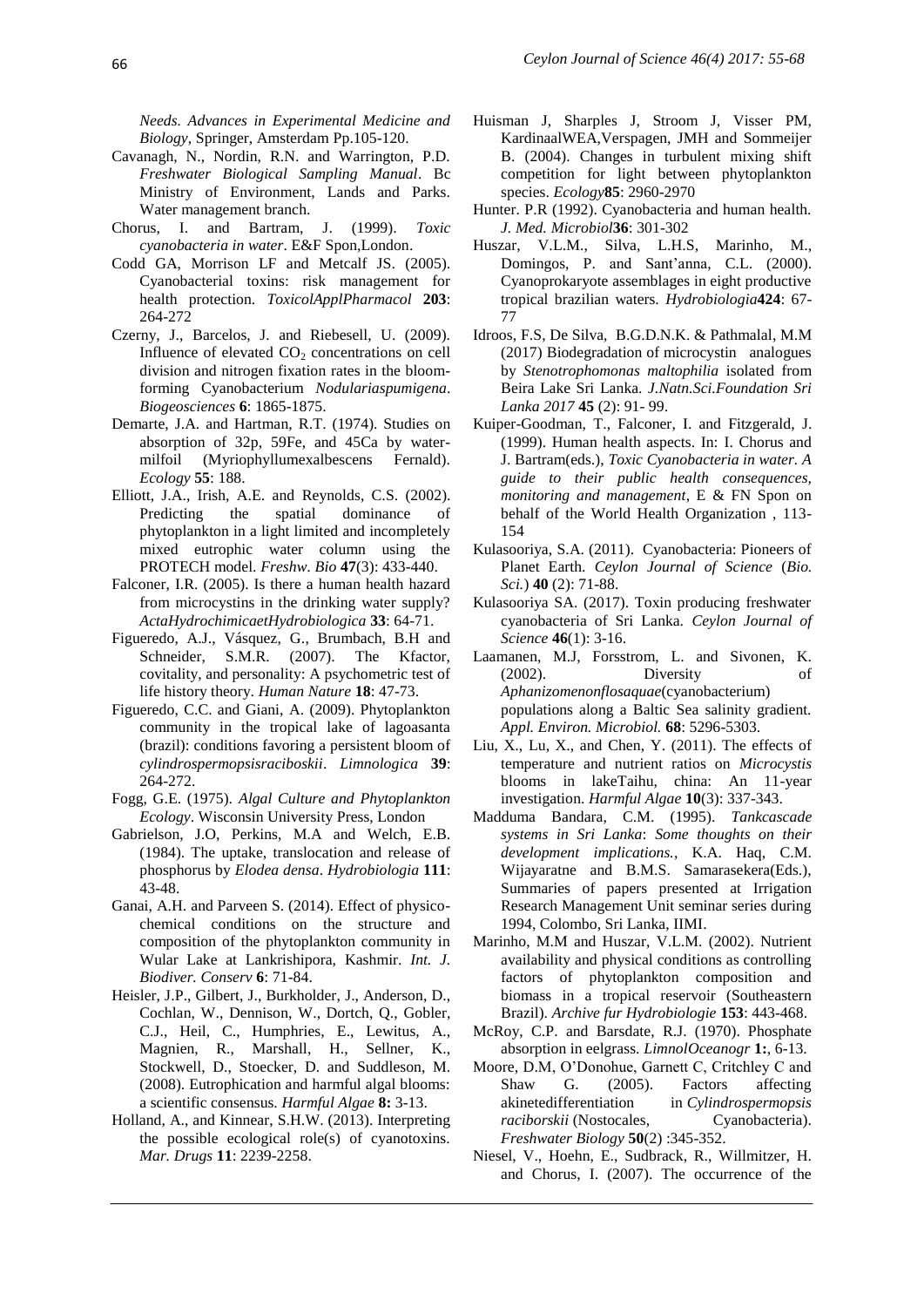Dinophyte species *Gymnodiniumuberrimum* and *Peridiniumwillei* in German reservoirs. *Journal of Plankton Research* **29**(4): 347-357.

- O"Neil, J.M., Davis, T.W., Burford, M.A. and Gobler, C.J. (2012).The rise of harmful Cyanobacteria blooms: The potential roles of eutrophication and climate change. *Harmful Algae***14**: 313-334.
- Orr, P.T., Jones, G.J. and Douglas, G.B. (2004). Response of cultured *Microcystis aeruginosa*from the Swan River, Australia, to elevated salt concentration and consequences for bloom and toxin management in estuaries. *Mar. Freshw. Res.* **55**: 277-283.
- Padisák, J. (1997). *Cylindrospermopsisraciborskii* (Woloszynska) Seenayya and SubbaRaju, an expanding, highly adaptive cyanobacterium: worldwide distribution and review of its ecology. *Archiv fur HydrobiologieSupplementbund.*  Monographic Studies **107**(4): 563-593
- Pathmalal, M.M., Chritine, E. and Linda, L. (2009) Biodegradation of Microcystin-LR by Natural Bacterial Populations. Interdisciplinary Studies on Environmental Chemistry — Environmental Research in Asia, TERRAPUB, pp. 277-285.
- Pathmalal, M.M, Chritine, E. and Linda. L (2010) Bacterial Degradation of Microcystin
- Interdisciplinary Studies on Environmental Chemistry, Biological Responses to Contaminants TERRAPUB, pp. 97-104.
- Pathmalal, M.M. and Swarna Piyasiri (1995) The chlorophyll-a content, species composition and population structure of phytoplankton in Randenigala reservoir in Sri Lanka. Vidyodaya Journal of Sci., 5: 29-41.
- Paerl, H.W. and Huisman, J. (2008). Blooms like it hot. *Science* **320**: 57-58.
- Peerapornpisal, Y., Sonthichai, W., Somdee, T., Mulsin, P. and Rott, E. (1999). Water quality and phytoplankton in the Mae KuangUdomtara Reservoir, Chiang Mai, Thailand. *J. Sci. Fac.***26**(1): 25-43
- Perera, M.B.U., Yatigammana, S.K. and Athukorala, N.P. (2012a). Seasonal Water Quality Variation in Two different Cascade Systems in the Dry Zone of Sri Lanka. *International Jounal of Earth Sciences and Engineering* **4**(1): 877-881.
- Perera, M.B.U., Yatigammana, S.K. and Kulasooriya, S.A. (2012b). Prevalence of toxigenic cyanobacteria in different climatic zones of Sri Lanka. *Proceedings of International Symposium on Water Quality and Human Health: Challenges Ahead, 22-23 March, PGIS, Peradeniya, Sri Lanka*, Pp. 32.
- Perera, N. and Piyasiri, S. (1998). Community dynamics of plankton in the Kotmale Reservoir. *Research Sessions of the Faculty of Graduate Studies, University of Sri Jayewardenapura, Sri Lanka*, Pp.133-153.
- Perera, M.B.U. and Yatigammana, S.K. (2014). Distribution and Composition of Cyanobacteria

in Sri Lankan Reservoirs. *Proceedings of third International Symposium on Water Quality and Human Health: Challenges Ahead, PGIS, University of Peradeniya, Sri Lanka*, Pp. 14.

- Piyasiri, S. (1995). Eutrophication and blue green algal bloom problem of Kothmale Reservoir in Sri Lanka. In:K.H. Timotius and F. Goltenboth (eds.), *Tropical Limnology*, SatyaWacana University Press, Indonesia
- Reynolds C S andWalsby AE. (1975). Water Blooms. *Biol rev* **50:** 437-481.
- Rott, E. (1983). A contribution to the phytoplankton species composition of ParakramaSamudra, an ancient man-made lake in Sri Lanka. In: F. Schiemer (ed.),*Limnology of ParakramaSamudra, Sri Lanka: A case study of an ancient man-made lake in the tropics*, Dr. W. Junk Publishers, The Hague (Netherlands), Pp 209-226.
- Rott, E., Silva, E.I.L., Enriquez, E. and Ingthamjitr, S. (2008). Phytoplankton community structure with special reference to species diversity in five tropical Asian water bodies. In: F. Schiemer, D. Simon, U.S. Amarasinghe and J. Moreau (eds.), *Aquatic Ecosystems and Development: Comparative Asian Perspectives - Biology of Inland Waters,Biology of Inland Waters*, Margraf Publishers, Weikershim, Germany and Backhuys Publishers, Leiden (Netherlands), Pp 81-120.
- Sakamoto M. (1966). Primary production by phytoplankton community in some Japanese lakes and its dependence on lake depth. *Arch. Hydrobiol*. **62**:1-28.
- Saker, M.L. and Griffiths, D.J. (2001). Occurrence of blooms of the cyanobacterium*Cylindrospermopsis raciborskii*(Woloszynska) Seenayya and SubbaRaju in a north Queensland domestic water supply. *Mar. - Freshwater Res* **52**: 907-915.
- Schiemer, F. (1983). *The limnology of ParakramaSamudra, Sri Lanka*. W. Junk Pub Ushers, The Hague. 192 .
- Sethunge, S and Pathmalal M M. (2010) Nuisance algae in water supply projects in Sri Lanka p. 62- 70 International Conference on Sustainable Built Environment (ICSBE-2010).
- Shapiro, J. and Wright, D.I. (1990). Current beliefs regarding dominance by blue-greens: the case for the importance of CO<sub>2</sub> and pH. *Verh. IVTLAP* 24: 38-54.
- Shapiro, J. (1990). Current beliefs regarding dominance of blue-greens: the case for importance of  $CO<sub>2</sub>$  and pH.*VerhIntVerTheorAngewLimnol* **24**: 38-54.
- Sharma, R.C, Singh, N. and Chauhan, A. (2016). The influence of physico-chemical parameters on phytoplankton distribution in a head water stream of Garhwal Himalayas: A case study.*Egyptian Journal of Aquatic Research* **42**: 11-21.